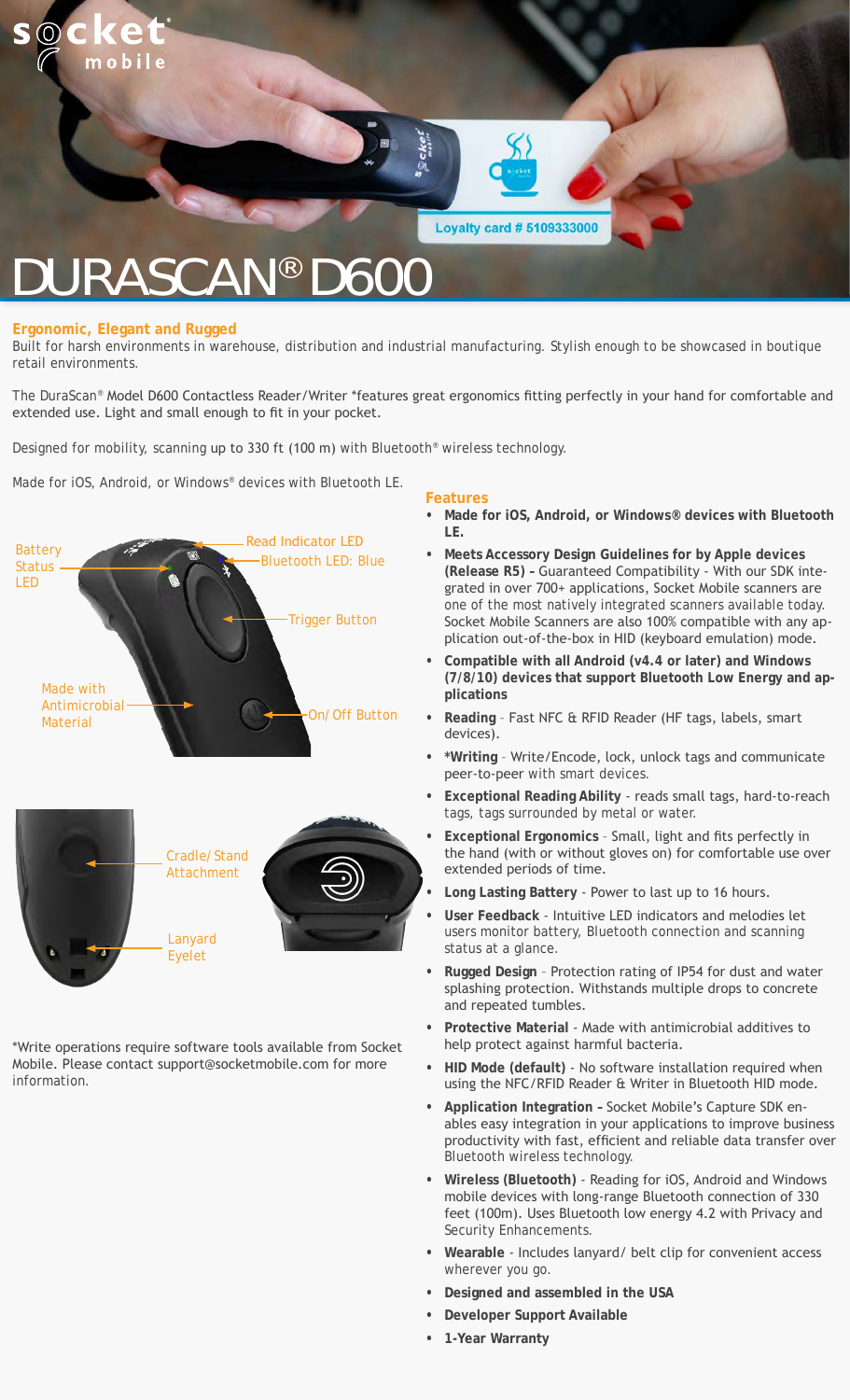| HF RFID Tags<br>Supported:                      | ISO15693: ICode SL2, LRI512, my-d, Tag-It HF-I<br>Proprietary: ICode SLI, PicoTag (no anti-collision), Tag-It HF<br>ISO/IEC 14443 A and B compliant tags with all variants (Mifare, Sony FeliCA)<br>Compliant with EPC GEN 2 HF and ISO 18000-3 mode 3<br>ThinFilm: NFC Barcodes<br>NFC: NFCIP-1, ISO/IEC 18092) in 2 modes: reader and peer-to-peer, initiator, passive |
|-------------------------------------------------|--------------------------------------------------------------------------------------------------------------------------------------------------------------------------------------------------------------------------------------------------------------------------------------------------------------------------------------------------------------------------|
| Write Mode                                      | Write mode is supported using the PCSC protocol over BLE. Compatibility is subject to the card<br>type, content and authentication level. Please, contact Socket Mobile at support@socketmobile.<br>com to discuss your requirements.                                                                                                                                    |
| Maximum RFID Read Range: 0.4" - 2" (10 - 50 mm) |                                                                                                                                                                                                                                                                                                                                                                          |

# RFID READER TYPE

| NFC/RFID front-end: | NXP CLRC663                                                      |
|---------------------|------------------------------------------------------------------|
| Carrier frequency:  | 13.56 MHz (RFID HF, NFC)                                         |
| Read/Write Speed:   | 26 kbps (ISO 15693), 106kbps (ISO 14443, 212/424kbps (ISO 18092) |
| Antenna:            | Integrated, 28mm x 14mm, balanced                                |

#### **BATTERY**

| Battery:                           | 1400 mAh Lithium - Ion Battery                                                           |
|------------------------------------|------------------------------------------------------------------------------------------|
| Charge Time:                       | 6 Hours                                                                                  |
| Battery Life -<br>Per Full Charge: | Standby time: 30 hours<br>Active Operation: 70,000 reads                                 |
| Note:                              | Battery life varies depending on ambient temperature, read attempts, and age of battery. |

# BLUETOOTH (WIRELESS CONNECTION) 8

| <b>Bluetooth Radio:</b>      | Bluetooth Low Energy, version 4.2                                                                                                                                                                                               |
|------------------------------|---------------------------------------------------------------------------------------------------------------------------------------------------------------------------------------------------------------------------------|
| <b>Bluetooth Range:</b>      | Up to 100 m (330 ft.) depending on environment, range limit is usually due to the Host Device<br>(phone, tablet or notebook)                                                                                                    |
| <b>Bluetooth Connection:</b> | Basic Mode - HID (Human Interface Device) Keyboard Emulation.<br>Application Mode - RDR (RFID Reader only) and PC/SC (for Read & Write) enabled by the SDK.<br>*Basic Mode is the Factory Reset (default) Bluetooth connection. |

# PHYSICAL CHARACTERISTICS

| Dimensions:             | 5.2 (L) x 1.5 (W) x 1.6 (H) in $(132.2x 37.1 x 40.1 mm)$                                                    |
|-------------------------|-------------------------------------------------------------------------------------------------------------|
| Weight/Mass:            | $3.8$ oz. $(108g)$                                                                                          |
| LED <sub>s:</sub>       | Read LED: Green, Yellow, Red and Orange<br><b>Bluetooth LED: Blue</b><br>Battery LED: Green, Yellow and Red |
| Buttons:                | Trigger Button: Read & Write<br>Power Button: On/Off (eject on-screen keyboard)                             |
| <b>Power Connector:</b> | EIAJ-02 DC-in Power Connector                                                                               |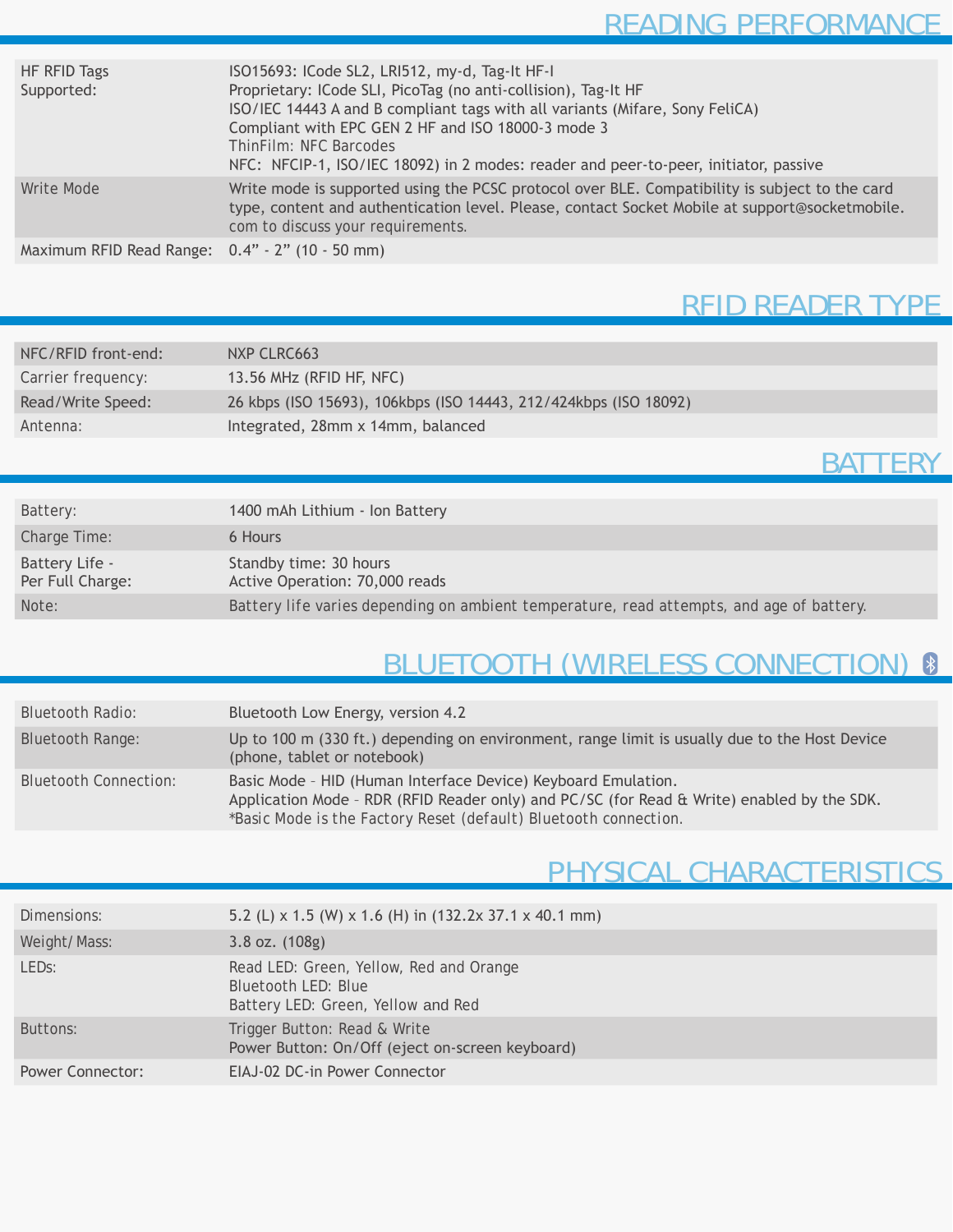| <b>Operating</b><br>Temperature: | $-20^{\circ}$ to 50° C (-4° to 122° F)                                   |
|----------------------------------|--------------------------------------------------------------------------|
| Storage Temperature:             | $-40^{\circ}$ to 70° C ( $-40^{\circ}$ to 158° F)                        |
| <b>Relative Humidity:</b>        | 95% at 60 $\degree$ C (140 $\degree$ F) (non-condensing)                 |
| Sealing:                         | IP54 (Ingress Protection rating for dust and water) EN60529              |
| <b>Drop Specifications:</b>      | Multiple 5 ft. drops to concrete                                         |
| Tumble Specification:            | 250 cycles at 1.64 ft. (0.5 m) (500 drops), IEC60068-2-31, IEC60068-2-32 |
|                                  |                                                                          |

## OPERATING SYSTEM SUPPORT

Android OS - Basic Mode (HID) & Application Mode (*RDR and PC/SC*)\*

Windows 10, 8, and 7 - Basic Mode (HID Keyboard Emulation)\*

Apple iOS - Basic Mode (HID Keyboard Emulation) & Application Mode (RDR and PC/SC)\*

Mac OS - Basic Mode (HID Keyboard Emulation)\*

*\*Basic Mode is the Factory Reset (default) Bluetooth profile.*

Made for iOS, Android, or Windows devices with Bluetooth LE.

![](_page_2_Picture_9.jpeg)

![](_page_2_Picture_10.jpeg)

![](_page_2_Picture_12.jpeg)

## CERTIFICATION & REGULATORY

| Bluetooth SIG:            | Design ID: 83178                                                                                                                                                              |  |  |
|---------------------------|-------------------------------------------------------------------------------------------------------------------------------------------------------------------------------|--|--|
| <b>Electrical Safety:</b> | Certified to IEC 60950-1, UL 60950-1, CAN/CSA C22.2                                                                                                                           |  |  |
| Environmental:            | Environmental: RoHS EN 50581                                                                                                                                                  |  |  |
| $EMI / RFI$ :             | FCC Part 15 Class C, RSS 210, iCES 003, C-Tick, CISPR 22, CE EN55022, EN55024, TELEC<br>FCC ID: LUBD600<br>IC ID: 2529A-D600<br>Contains: FCC ID: QOQBGM111; IC: 5123A-BGM111 |  |  |
|                           |                                                                                                                                                                               |  |  |
|                           | $\sim$                                                                                                                                                                        |  |  |

![](_page_2_Picture_15.jpeg)

![](_page_2_Picture_16.jpeg)

**CE** 

![](_page_2_Picture_17.jpeg)

![](_page_2_Picture_18.jpeg)

![](_page_2_Picture_19.jpeg)

![](_page_2_Picture_20.jpeg)

![](_page_2_Picture_21.jpeg)

WARRANT

ROHS

| Reader:                                        | Standard one year limited warranty | STENDER |
|------------------------------------------------|------------------------------------|---------|
| Accessories:                                   | 90 days                            |         |
| <b>Extended Warranty:</b><br>(sold separately) | www.socketmobile.com/socketcare    |         |

## COMMON USES

| Retail/Point of Sale | Warehouse management |
|----------------------|----------------------|
| Office use           | Shipping & Receiving |
| Healthcare           | Field Sales/Service  |
| Mobile Tracking      |                      |